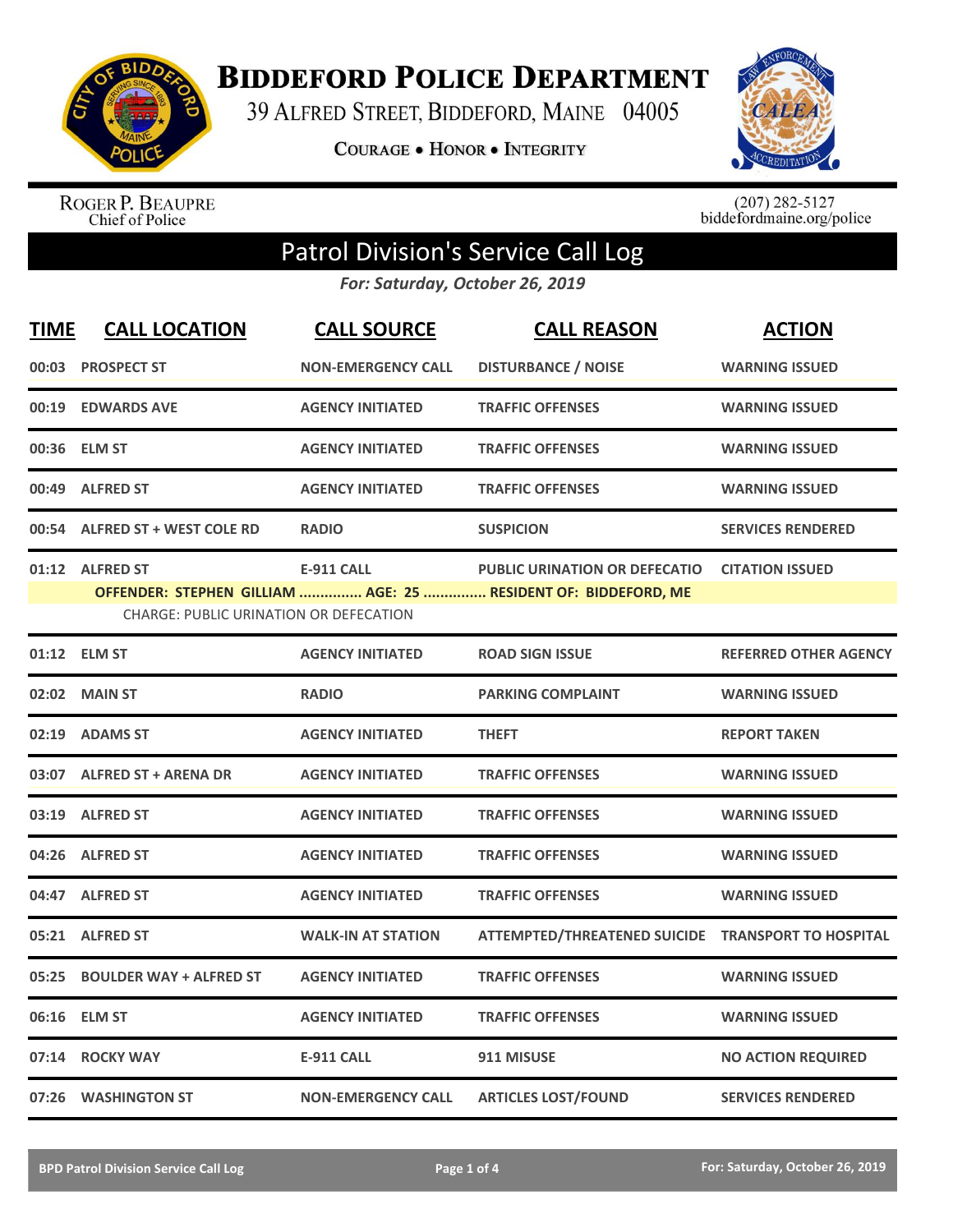## **TIME CALL LOCATION CALL SOURCE CALL REASON ACTION**

**07:49 BOULDER WAY NON-EMERGENCY CALL SHOPLIFTING REPORT TAKEN**

**OFFENDER: KEVIN L QUINN ............... AGE: 58 ............... RESIDENT OF: KENNEBUNKPORT, ME**

CHARGE: THEFT BY UNAUTHORIZED TAKING OR TRANSFER - SHOPLIFTING

|       | 08:51 ELM ST                                     | <b>NON-EMERGENCY CALL</b>                                      | <b>THEFT</b>                                                           | <b>CITATION ISSUED</b>       |  |
|-------|--------------------------------------------------|----------------------------------------------------------------|------------------------------------------------------------------------|------------------------------|--|
|       |                                                  |                                                                | OFFENDER: ANTHONY LICAUSI  AGE: 73  RESIDENT OF: BIDDEFORD, ME         |                              |  |
|       | CHARGE: THEFT BY UNAUTHORIZED TAKING OR TRANSFER |                                                                |                                                                        |                              |  |
|       | 09:05 HILL ST                                    | <b>NON-EMERGENCY CALL</b>                                      | <b>DRUG TAKE BACK</b>                                                  | <b>SERVICES RENDERED</b>     |  |
|       | 10:15 ANDREWS RD                                 | <b>E-911 CALL</b>                                              | 911 MISUSE                                                             | <b>NO ACTION REQUIRED</b>    |  |
|       | <b>10:23 DARTMOUTH ST</b>                        | <b>E-911 CALL</b>                                              | 911 MISUSE                                                             | <b>NO ACTION REQUIRED</b>    |  |
|       | 10:36 MARIAL AVE                                 | <b>E-911 CALL</b>                                              | 911 MISUSE                                                             | <b>SERVICES RENDERED</b>     |  |
|       | 11:21 ALFRED ST                                  | <b>WALK-IN AT STATION</b>                                      | <b>COURT ORDERED CHECK IN</b>                                          | <b>SERVICES RENDERED</b>     |  |
|       | 11:57 OCEAN VIEW DR                              | <b>NON-EMERGENCY CALL</b>                                      | <b>HARASSMENT</b>                                                      | <b>SERVICES RENDERED</b>     |  |
|       | 12:02 ALFRED ST                                  | <b>WALK-IN AT STATION</b>                                      | <b>ARTICLES LOST/FOUND</b>                                             | <b>SERVICES RENDERED</b>     |  |
|       | 12:21 STATE ST                                   | <b>NON-EMERGENCY CALL</b>                                      | <b>SUSPICION</b>                                                       | <b>SERVICES RENDERED</b>     |  |
|       | 12:22 JEFFERSON ST                               | <b>NON-EMERGENCY CALL</b>                                      | <b>ILLEGAL DUMPING</b>                                                 | <b>SERVICES RENDERED</b>     |  |
|       | 12:27 ALFRED ST                                  | <b>NON-EMERGENCY CALL</b>                                      | <b>PARKING COMPLAINT</b>                                               | <b>PARKING TICKET ISSUED</b> |  |
|       |                                                  |                                                                |                                                                        |                              |  |
|       | 12:43 BOULDER WAY                                | NON-EMERGENCY CALL SHOPLIFTING                                 |                                                                        | <b>CITATION ISSUED</b>       |  |
|       |                                                  |                                                                | OFFENDER: CHELSEA VICTORIA HANNA  AGE: 34  RESIDENT OF: BIDDEFORD, ME  |                              |  |
|       |                                                  | CHARGE: THEFT BY UNAUTHORIZED TAKING OR TRANSFER - SHOPLIFTING |                                                                        |                              |  |
|       | 12:43 SACO FALLS WAY                             | <b>NON-EMERGENCY CALL</b>                                      | <b>PARKING COMPLAINT</b>                                               | <b>SERVICES RENDERED</b>     |  |
|       | 13:09 GRANITE ST                                 | <b>NON-EMERGENCY CALL</b>                                      | <b>PAPERWORK</b>                                                       | <b>SERVICES RENDERED</b>     |  |
|       | 14:00 LINCOLN ST                                 | <b>NON-EMERGENCY CALL</b>                                      | <b>ARTICLES LOST/FOUND</b>                                             | <b>SERVICES RENDERED</b>     |  |
| 14:09 | <b>HILLS BEACH RD</b>                            | <b>AGENCY INITIATED</b>                                        | <b>TRAFFIC OFFENSES</b>                                                | <b>WARNING ISSUED</b>        |  |
|       | 14:21 HILLS BEACH RD                             | E-911 CALL                                                     | 911 MISUSE                                                             | <b>SERVICES RENDERED</b>     |  |
|       | 14:30 BOULDER WAY                                | <b>NON-EMERGENCY CALL</b>                                      | <b>SHOPLIFTING</b>                                                     | <b>CITATION ISSUED</b>       |  |
|       |                                                  |                                                                | OFFENDER: JESSICA MARIE VILLANDRY  AGE: 33  RESIDENT OF: BIDDEFORD, ME |                              |  |
|       |                                                  | CHARGE: THEFT BY UNAUTHORIZED TAKING OR TRANSFER - SHOPLIFTING |                                                                        |                              |  |
|       | 14:37 YATES ST                                   | <b>NON-EMERGENCY CALL</b>                                      | <b>SUSPICION</b>                                                       | <b>REPORT TAKEN</b>          |  |
| 15:19 | <b>HARRISON AVE</b>                              | <b>AGENCY INITIATED</b>                                        | <b>PRISONER PROCESS</b>                                                | <b>ARREST(S) MADE</b>        |  |
|       |                                                  |                                                                | OFFENDER: MELISSA MARIE DANIS  AGE: 40  RESIDENT OF: BIDDEFORD, ME     |                              |  |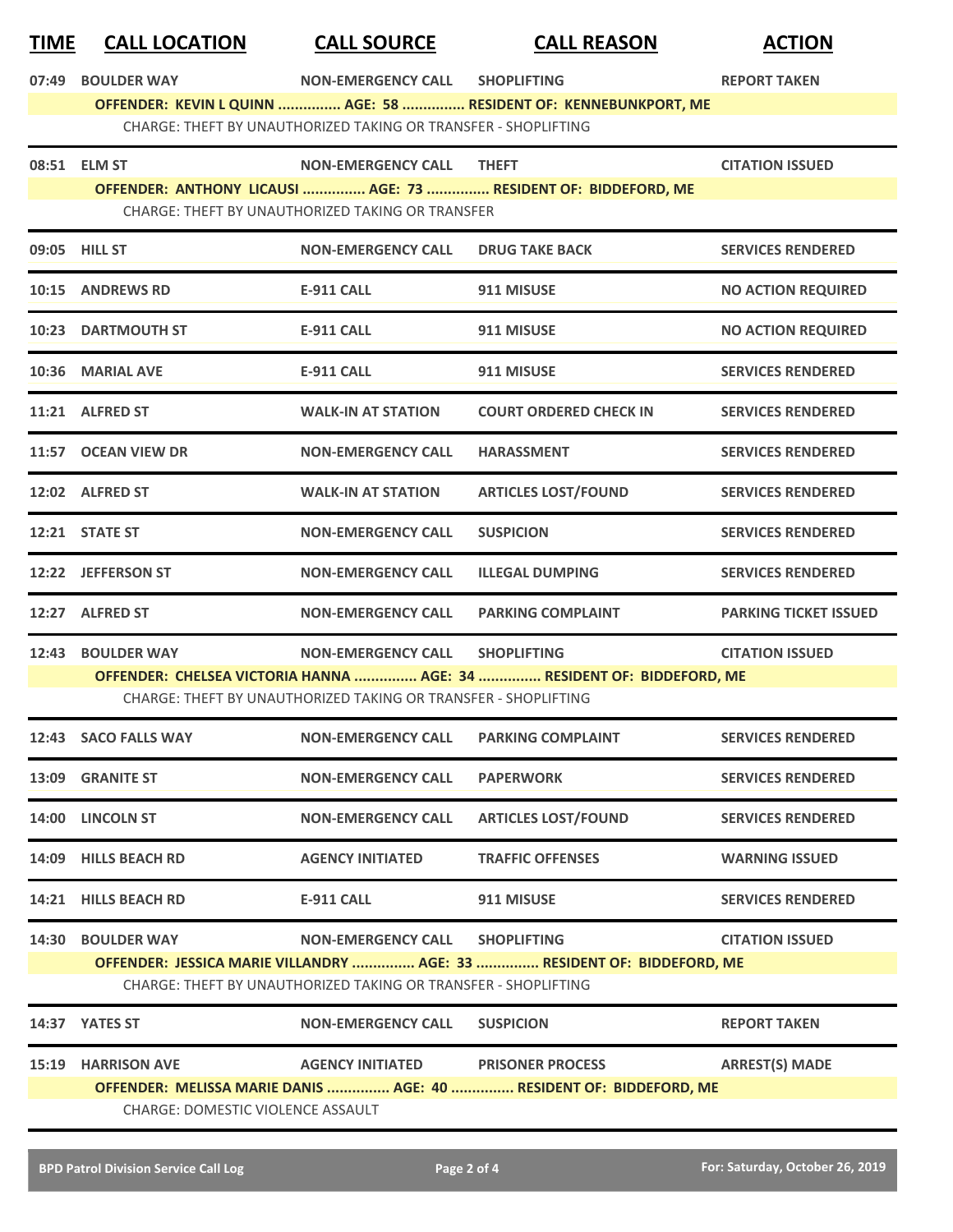| <b>TIME</b> | <b>CALL LOCATION</b>                                                                                                                                                                                                                                                                                                      | <b>CALL SOURCE</b>        | <b>CALL REASON</b>         | <b>ACTION</b>                |  |
|-------------|---------------------------------------------------------------------------------------------------------------------------------------------------------------------------------------------------------------------------------------------------------------------------------------------------------------------------|---------------------------|----------------------------|------------------------------|--|
| 15:45       | <b>BOULDER WAY</b>                                                                                                                                                                                                                                                                                                        | <b>AGENCY INITIATED</b>   | <b>ARTICLES LOST/FOUND</b> | <b>SERVICES RENDERED</b>     |  |
|             | 16:34 HILL ST                                                                                                                                                                                                                                                                                                             | <b>AGENCY INITIATED</b>   | <b>PAPERWORK</b>           | <b>PAPERWORK NOT SERVED</b>  |  |
|             | <b>16:52 BRADBURY ST</b>                                                                                                                                                                                                                                                                                                  | <b>AGENCY INITIATED</b>   | <b>PAPERWORK</b>           | <b>PAPERWORK NOT SERVED</b>  |  |
| 17:00       | <b>SOUTH ST</b>                                                                                                                                                                                                                                                                                                           | <b>AGENCY INITIATED</b>   | <b>PAPERWORK</b>           | <b>PAPERWORK NOT SERVED</b>  |  |
| 17:00       | <b>BIDDEFORD GATEWAY CTR</b><br><b>ARREST(S) MADE</b><br><b>NON-EMERGENCY CALL</b><br><b>SHOPLIFTING</b><br>OFFENDER: ALICIA MICHELLE HOWARD  AGE: 31  RESIDENT OF: SOMERSWORTH, NH<br><b>CHARGE: WARRANT ARREST</b><br>CHARGE: THEFT BY UNAUTHORIZED TAKING OR TRANSFER<br><b>CHARGE: VIOLATING CONDITION OF RELEASE</b> |                           |                            |                              |  |
| 17:07       | <b>MAIN ST</b>                                                                                                                                                                                                                                                                                                            | <b>NON-EMERGENCY CALL</b> | <b>PARKING COMPLAINT</b>   | <b>PARKING TICKET ISSUED</b> |  |
|             | 17:26 ELM ST                                                                                                                                                                                                                                                                                                              | E-911 CALL                | 911 MISUSE                 | <b>SERVICES RENDERED</b>     |  |
|             | 17:39 SUMMER ST                                                                                                                                                                                                                                                                                                           | <b>NON-EMERGENCY CALL</b> | <b>CHECK WELFARE</b>       | <b>SERVICES RENDERED</b>     |  |
| 18:20       | <b>ALFRED ST + DENTAL AVE</b>                                                                                                                                                                                                                                                                                             | <b>AGENCY INITIATED</b>   | <b>TRAFFIC OFFENSES</b>    | <b>WARNING ISSUED</b>        |  |
| 18:23       | <b>POOL ST</b>                                                                                                                                                                                                                                                                                                            | <b>WALK-IN AT STATION</b> | <b>ARTICLES LOST/FOUND</b> | <b>REPORT TAKEN</b>          |  |
| 18:33       | <b>FRANKLIN ST + MAIN ST</b>                                                                                                                                                                                                                                                                                              | <b>AGENCY INITIATED</b>   | <b>PARKING COMPLAINT</b>   | <b>PARKING TICKET ISSUED</b> |  |
| 19:13       | <b>WATER ST</b>                                                                                                                                                                                                                                                                                                           | <b>NON-EMERGENCY CALL</b> | <b>SUSPICION</b>           | <b>SERVICES RENDERED</b>     |  |
| 19:20       | <b>ALFRED ST + ARENA DR</b>                                                                                                                                                                                                                                                                                               | <b>AGENCY INITIATED</b>   | <b>TRAFFIC OFFENSES</b>    | <b>WARNING ISSUED</b>        |  |
|             | 19:23 WILDWOOD LN                                                                                                                                                                                                                                                                                                         | <b>E-911 CALL</b>         | <b>WEAPONS</b>             | <b>NEGATIVE CONTACT</b>      |  |
|             | 19:24 OLD DOGS LN                                                                                                                                                                                                                                                                                                         | <b>E-911 CALL</b>         | 911 MISUSE                 | <b>SERVICES RENDERED</b>     |  |
|             | 19:35 ALFRED ST + OLD DOGS LN                                                                                                                                                                                                                                                                                             | <b>E-911 CALL</b>         | 911 MISUSE                 | <b>NO ACTION REQUIRED</b>    |  |
|             | 20:09 GUINEA RD                                                                                                                                                                                                                                                                                                           | <b>AGENCY INITIATED</b>   | <b>TRAFFIC OFFENSES</b>    | <b>WARNING ISSUED</b>        |  |
|             | 20:13 LINCOLN ST                                                                                                                                                                                                                                                                                                          | E-911 CALL                | 911 MISUSE                 | <b>NO ACTION REQUIRED</b>    |  |
|             | 20:19 SOUTH ST + MAY ST                                                                                                                                                                                                                                                                                                   | <b>AGENCY INITIATED</b>   | <b>TRAFFIC OFFENSES</b>    | <b>VSAC ISSUED</b>           |  |
|             | 20:20 GUINEA RD                                                                                                                                                                                                                                                                                                           | <b>AGENCY INITIATED</b>   | <b>TRAFFIC OFFENSES</b>    | <b>WARNING ISSUED</b>        |  |
|             | 20:26    FOSS ST                                                                                                                                                                                                                                                                                                          | <b>E-911 CALL</b>         | <b>DRUNKENNESS</b>         | <b>TRANSPORT TO HOSPITAL</b> |  |
|             | 20:26 ALFRED ST                                                                                                                                                                                                                                                                                                           | E-911 CALL                | <b>MEDICAL W/ ASSIST</b>   | <b>TRANSPORT TO HOSPITAL</b> |  |
|             | 21:00 ELM ST                                                                                                                                                                                                                                                                                                              | <b>NON-EMERGENCY CALL</b> | <b>SUSPICION</b>           | <b>WARNING ISSUED</b>        |  |
|             | 21:02 GRANITE ST                                                                                                                                                                                                                                                                                                          | <b>WALK-IN AT STATION</b> | <b>JUVENILE OFFENSES</b>   | <b>REPORT TAKEN</b>          |  |